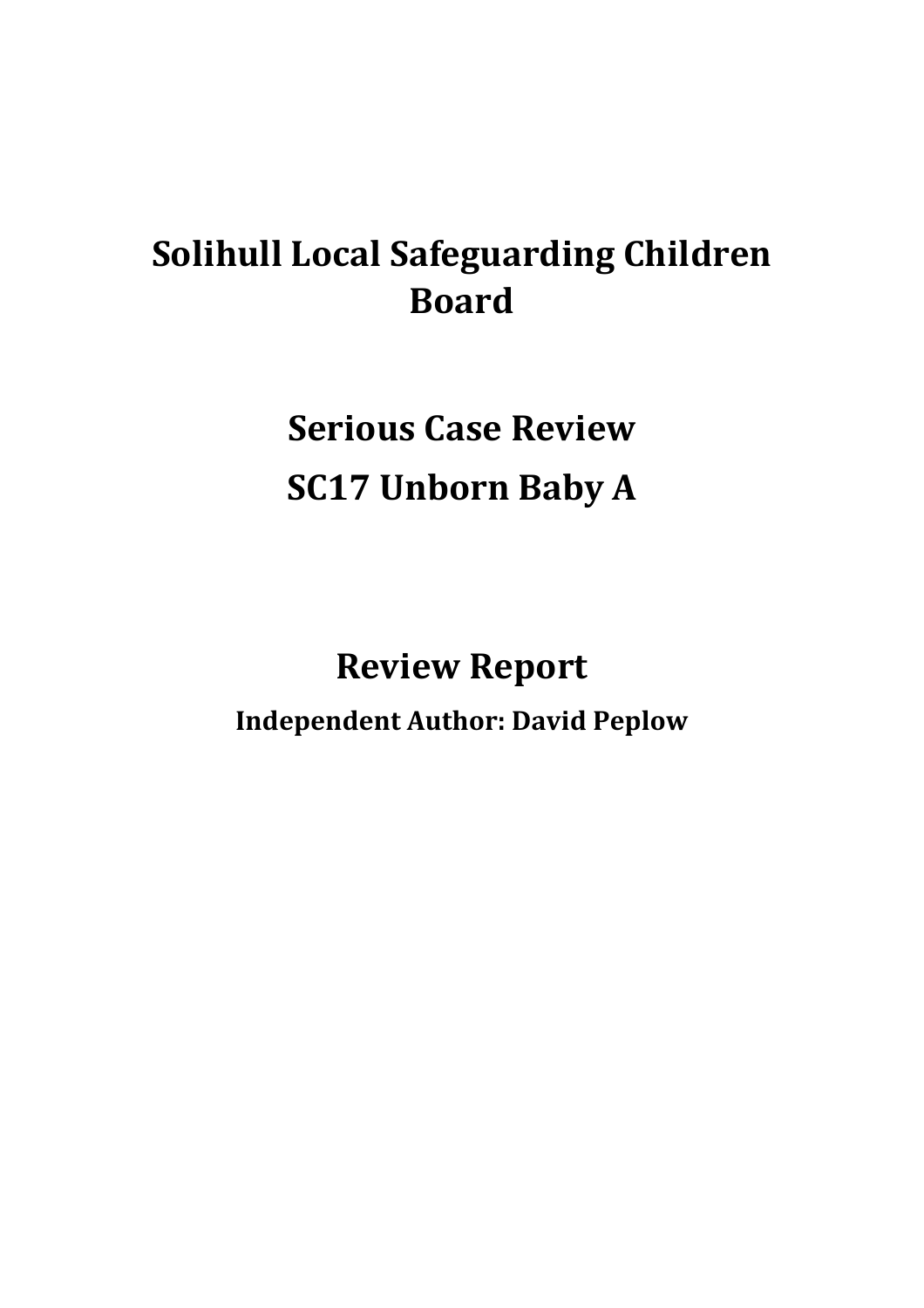## **CONTENTS**

|                                       | Page           |
|---------------------------------------|----------------|
| 1. Introduction to the case review    | 3              |
| 2. Process for conducting this review | 3              |
| 3. Relevant case history              | 4              |
| 4. Analysis                           | 6              |
| 5. Conclusion                         | 7              |
| 6. Recommendations                    | $\overline{7}$ |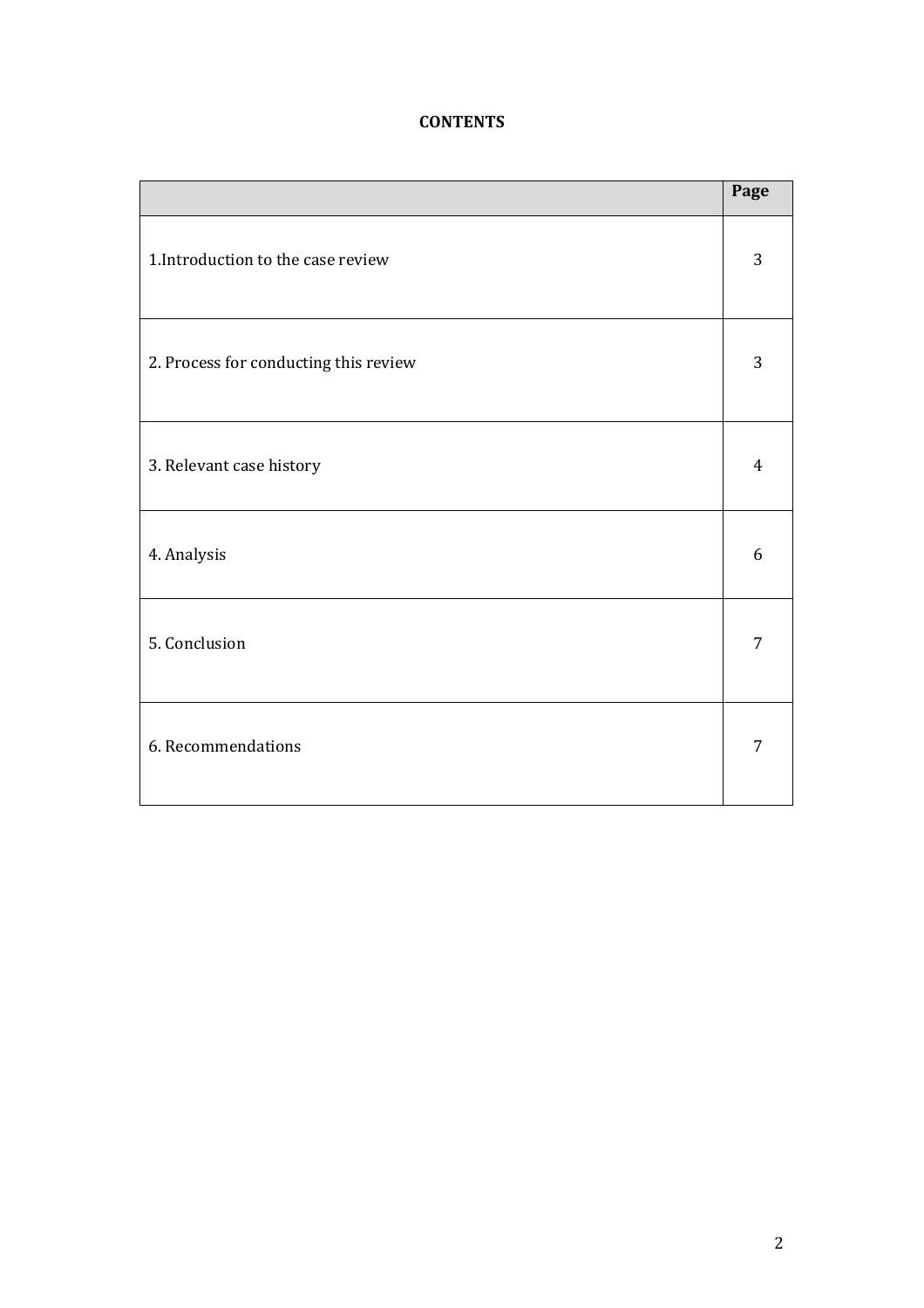## **1. INTRODUCTION TO THE CASE REVIEW**

- 1.1. On 1st April 2019 a young woman was found hanged at her own home. She was 28 years old and 37 weeks pregnant. Emergency services attended as a priority and she was transferred to hospital. Efforts were made to resuscitate her and a caesarean section was carried out. The baby was stillborn and the mother died.
- 1.2. The hospital's safeguarding matron made contact with children's social care and a decision was made that a rapid review, in accordance with the transitional arrangements for Local Safeguarding Children Boards (LSCB), should take place. Relevant notifications and requests to agencies were made on 10th April 2019 and the review took place on 29th April 2019.
- 1.3. In considering if the case should be notified and considered under this process, Solihull partners had regard to the Infant Life (Preservation) Act 1929 which says amongst other things "… any person who, with intent to destroy the life of a child capable of being born alive, by any wilful act causes a child to die before it has an existence independent of its mother, shall be guilty of felony, to wit, of child destruction…"
- 1.4. The rapid review members concluded that the criteria for a serious case review as defined by Working Together 2015 was met in that, abuse or neglect was known or suspected and a child had died. (A child as defined in the above mentioned Infant Life Preservation Act 1929). The LSCB Chair agreed with this decision and the National Panel were notified.

## **2. PROCESS FOR CONDUCTING THIS REVIEW**

- 2.1. Whilst some agencies had worked with the mother there was very limited learning. This was all identified during the rapid review process and any additional work would not reveal further learning. It was felt that the process that had taken place was proportionate and work on the identified actions could start.
- 2.2. The rapid review was not conducted with a view to publication, nor was it carried out by anyone who was "independent of the case under review and of the organisations whose actions are being reviewed". In that regard the review is not compliant with Working Together 2015.
- 2.3. Following correspondence with the National Panel it was agreed that the Independent Chair could use the rapid review as the basis for a publishable report that would then achieve the requirements for a serious case review.
- 2.4. It was decided that publication should await the result of the coroner's inquest and finalisation of the action against the recommendation. The inquest concluded in mid August 2019 and found that the mother's death was by suicide.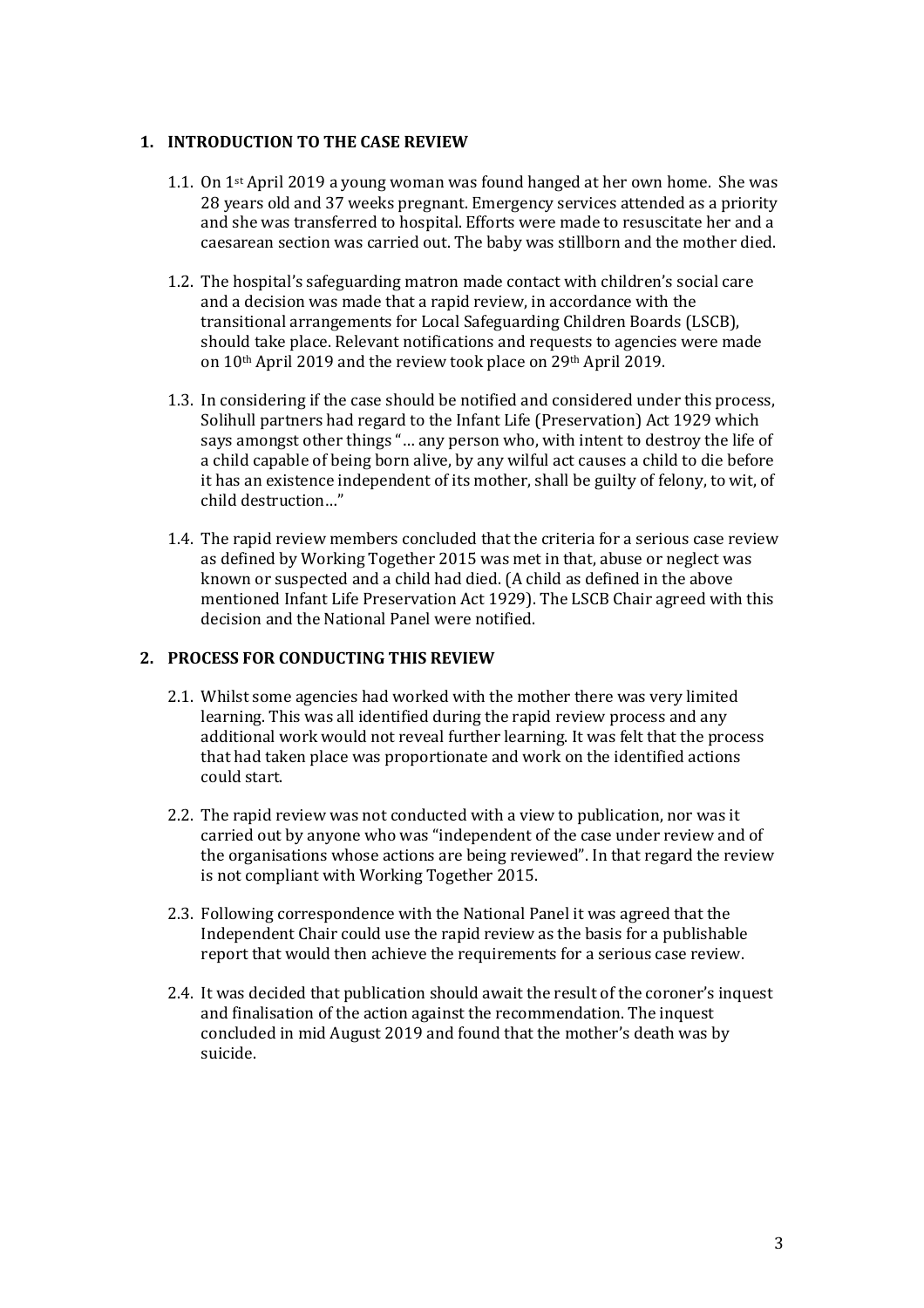#### **3. RELEVANT CASE HISTORY**

#### **3.1. University Hospitals Birmingham.**

- 3.1.1. In October 2018 mother had an antenatal appointment with a midwife. She appeared to be open in disclosing her history. This included talking about cocaine use, an intentional overdose and self-harming in 2012 and 2005 respectively. A referral to mental health services was offered but declined.
- 3.1.2. A few days later some checks were made to establish what partner agencies may know. There had been an incident in the South West, the reporting author from the hospital comments that this was an omission.
- 3.1.3. In early November there was an antenatal appointment where a sample was taken to analyse for drugs. A wide range of issues was discussed including smoking and previous medical history. A referral was made to the specialist substance misuse midwifery team. A few days later the drugs screening test was reported as Nothing Abnormal Discovered (NAD) meaning no drugs were detected.
- 3.1.4. The first substance misuse clinic appointment was missed but as the recent sample provided was negative, the follow up was to send out another appointment.
- 3.1.5. On 12th December 2018 mother was seen in the substance misuse clinic. A further sample was obtained for drug testing; this was negative when the result was reported later. A plan was put in place to maintain the specialist monitoring. Mother declined a referral to drug misuse services. There was a conversation about making a referral to children's services and it was said that the midwife would talk to mother before making a referral.
- 3.1.6. On 21st December the substance misuse midwife had a conversation with children's social care. Overall it was agreed that the midwifery plan to conduct drug tests was sufficient but there should be a referral if required.
- 3.1.7. At the next substance misuse clinic mother reported that she was not smoking or drinking alcohol and had not used drugs. She reported having had a conversation with a social worker; this was as a result of the conversation between services as above. A further sample was taken for drugs testing. A week later on 13th February 2019 it was reported that the test showed cocaine use.
- 3.1.8. This information (drug use) was conveyed to the community midwife and it was also said that the substance misuse midwife was to contact mother to discuss a referral to children's services. Mother made contact a few days later seeking to rearrange an appointment; during the conversation she denied using cocaine.
- 3.1.9. On 14th March 2019 midwifery made a referral to the Multi Agency Safeguarding Hub (MASH). The response was for a social worker to carry out an assessment detailed in section 3.2 below.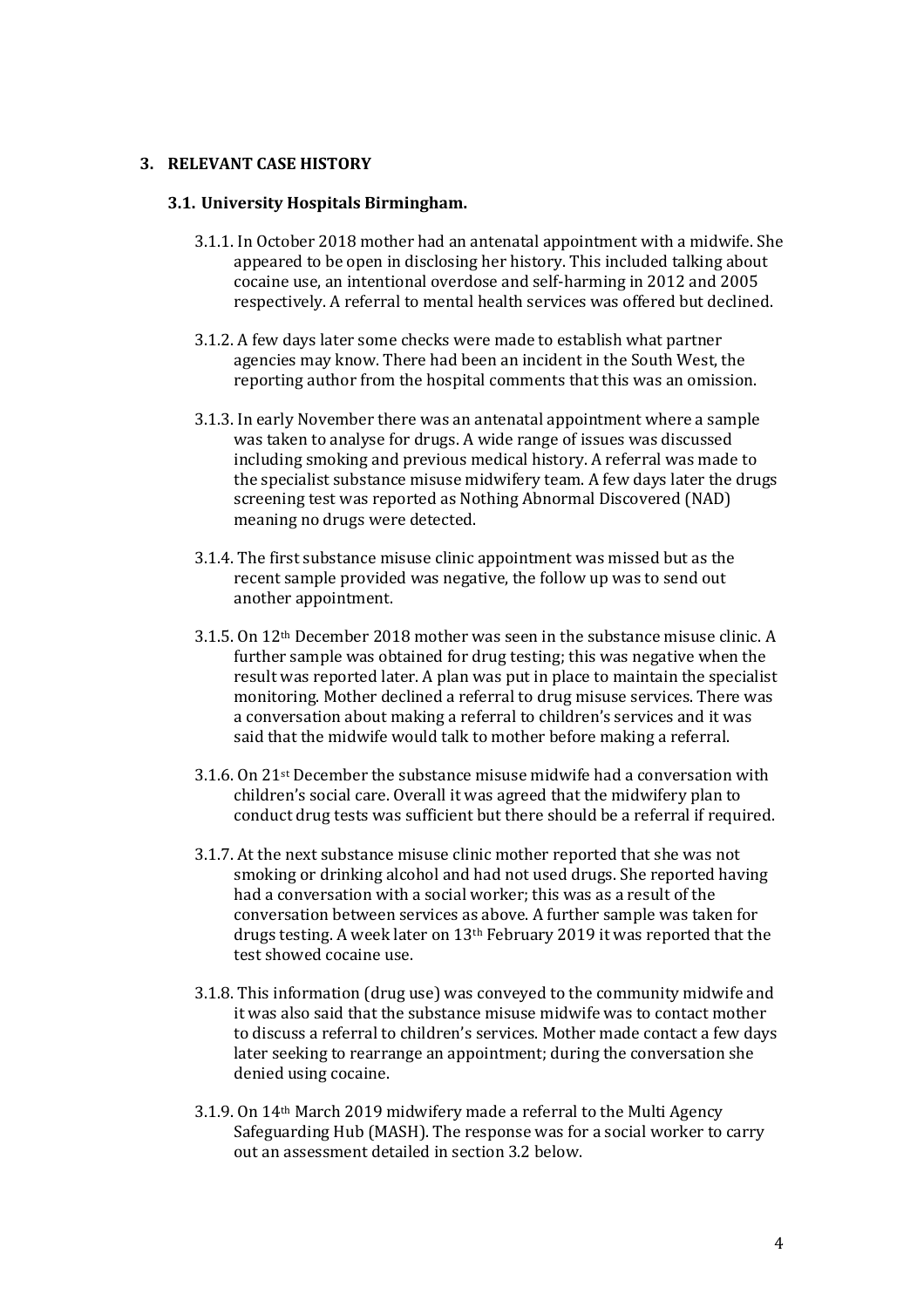- 3.1.10. Appointments were continuing at the substance misuse clinic. One took place the day after the mother met with a social worker. Whilst at the clinic remorse was expressed and the midwife offered and discussed a referral to Solihull Integrated Addiction Services. Mother was left to think about this.
- 3.1.11. On 1st April 2019 the hospital obstetric services were alerted to mother being brought to hospital by ambulance having been found suspended.

#### **3.2. Children's Social Work Services**

- 3.2.1. The first contact with Social Care was on 10<sup>th</sup> December 2018 by midwifery services. There was a disclosure from mother that prior to knowing she was pregnant she was taking cocaine. There was an agreement between CSWS and midwifery that midwifery service would monitor the situation monitor and there would be no further action by CSWS.
- 3.2.2. On 14th March 2019 CSWS received another referral from midwifery as mother had tested positive for cocaine. The MASH screened the case on 18th March and the mother was allocated a Social Worker on 20th March.
- 3.2.3. The Social Worker met with the mother on 21st March; at the meeting the mother denied using drugs and disputed the test results. She spoke about a previous relationship which was abusive and compared this with her current relationship with the baby's father which was described as 'perfect', going on to say there were no drugs, no alcohol and no domestic abuse. Mother said she was looking forward to her life with her partner (baby's father).
- 3.2.4. On 25th March there was another positive drugs test this indicated drugs had been used in the previous 72 hours.
- 3.2.5. The Social Worker had a planned appointment with her on the 28th March 2019 mother did not attend. This was followed up with an unannounced visit to the property. The mother was not at the property but a woman present there advised the Social Worker that mother was at her boyfriend's property. Social Worker attended the boyfriend's property but once again was told by the boyfriend that she was not in. They subsequently spoke on the phone and an appointment was made for the morning of 1st April 2019.
- 3.2.6. On the morning of the appointment mother contacted the Social Worker and moved the appointment to the afternoon. She did not attend.
- 3.2.7. On 3rd April CSWS were informed by the hospital safeguarding matron that mother had died.

#### **3.3. West Midlands Police.**

3.3.1. The police hold very little information. The mother had been a victim of domestic abuse with a different partner, which was about two years earlier. There were no recent police incidents other than the critical event leading to the review.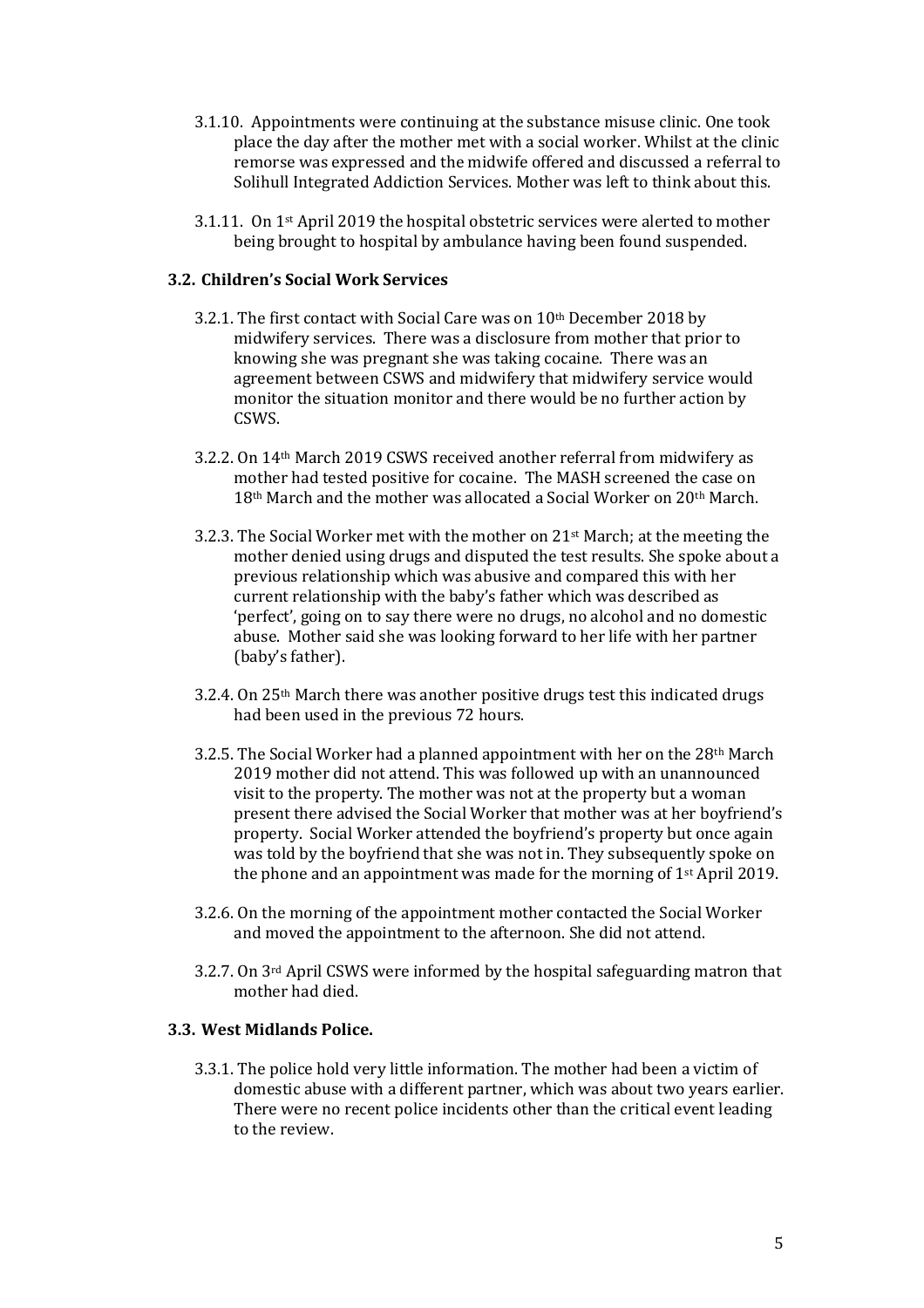- 3.3.2. The police system held a warning marker that was ten years old that mother might self-harm. There was no other information as to how this had originated available to the review.
- 3.3.3. The police were part of the MASH process following a referral received in March 2019 concerning mother's drug use.

## **3.4. Solihull Community Housing.**

3.4.1. Mother had failed to attend her first appointment on 24th Jan 2019 and then made contacted a few days later. She did not disclose anything in relation to drugs or alcohol. Solihull Community Housing was actively trying to find accommodation for her.

## **3.5. Birmingham and Solihull Clinical Commissioning Group.**

3.5.1. Very limited information was held. All the midwifery contacts are appropriately recorded within the GP records.

#### **3.6. Education.**

3.6.1. Education services had knowledge of the extended family some of whom were in the same household as mother.

## **3.7. Other agencies.**

3.7.1. Requests for information were made to the following agencies all of which held no information: Birmingham and Solihull Mental Health Foundation Trust, Coventry and Warwick Partnership Trust, The National Probation Service, South Warwickshire NHS Foundation Trust, CAFCASS, The Community Rehabilitation Company.

## **4. ANALYSIS**

- 4.1. The midwifery team identified the maternal history of drug use and an earlier deliberate overdose. An appropriate offer was made for a referral to mental health services but was declined.
- 4.2. The mother was correctly placed on the pathway for substance misusing mothers. This was appropriate and it identified that there was continued substance use in pregnancy based on the results of samples taken for drugs screening.
- 4.3. There were some episodes of failures to attend appointments with the substance misuse midwives and these resulted in follow up appointments being offered and in mother being contacted to re-engage her. This was successful in that there was re-engagement.
- 4.4. In March 2019 there was a referral to children's social care due to a positive drug test (cocaine). This information was available in mid-February and it could have been more promptly shared with social care, however this was delayed as the specialist substance misuse midwife was attempting to contact mother to discuss the need for referral, something she had told mother she would do before a referral.